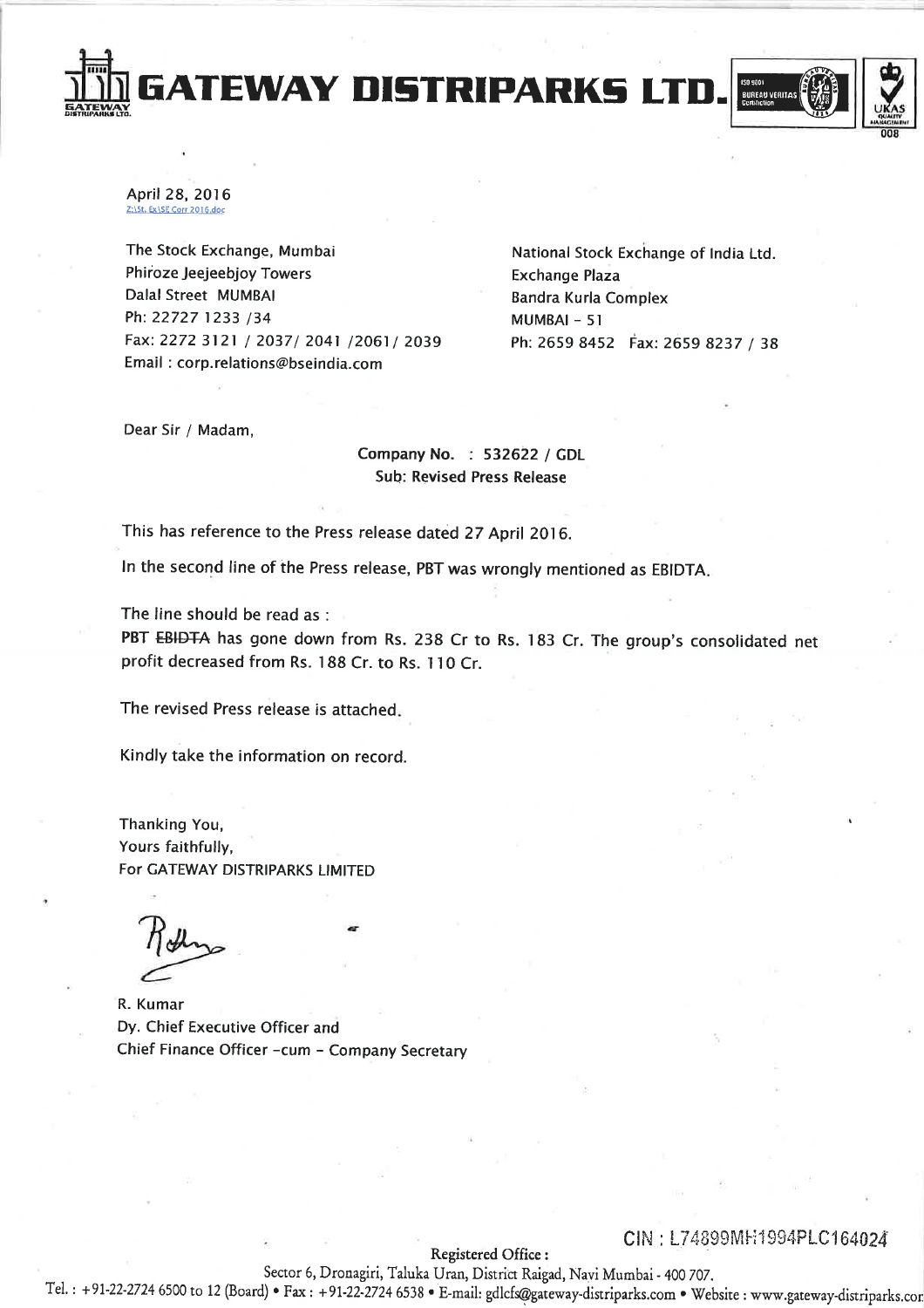# **Press Release – New Delhi : 27 April 2016**

# **Gateway Distriparks Ltd announces Q-4 and FY15-16 Results**

Gateway Distriparks is pleased to present the financial results for the year 2015-16.

# **GDL Group (CFS+Rail+Cold Chain) Results:**

Group revenue from operations increased from Rs. 1,233 Cr in 2014-15 to Rs. 1291 Cr in 2015-16**. PBT** has gone down from Rs. 238 Cr to Rs. 183 Cr. The group's consolidated net profit decreased from Rs. 188 Cr. to Rs. 110 Cr.

**Interim Dividend of Rs 3 per share** : GDL board declared second interim dividend for FY 2015-16 of 30% (Rs. 3 per share) amounting to Rs. 32.6 Cr and applicable taxes. The first interim dividend for 2015-16 of 40% (Rs. 4 per share) amounting to Rs 43.5 Cr and applicable taxes was paid in February 2016.

**Mr. Prem Kishan Gupta**, Chairman & Managing Director commented "The international trade during the year has been flat and export volumes have shown a significant decline during the year. The demand from China, South East Asia and the Middle East has sharply dropped. In addition, devaluation of Brazilian and Russian currencies has reduced the comparative advantage of India's exports. The CFS business of the company suffered a setback during the year due to the temporary suspension of business at the second CFS at both Nhava Sheva and Chennai. These two CFS are now back on track and are expected to regain volumes during the current year. The construction activity at Krishnapatnam is under progress and we expect to start operations during the current financial year.

Similarly, on the Rail front, the overall volumes have been subdued during the year due to a drop in exports. The rail business has also suffered a bit due to unprecedented heavy rains during July - August leading to major disruption in operations on Mundra and Pipavav routes. The construction at Viramgam is underway and is expected to be operational as the second hub by Q3 of 2016-17. The Rail business financials reflect full tax provisioning during the year.

Snowman continues to be the market leader in the cold chain industry and is currently consolidating its position by changing the product mix in favor of high value products and by changing the transportation model from leased to owned vehicles to bring value to its core business of cold storage. Snowman has also added capacity to Bangalore, Mumbai and Jaipur during the year. The Kochi facility will be commissioned during the year and with this, the total capacity of the company will cross the milestone of 1 lakh pallets.

With these new facilities, GDL group will expand its network of quality assets and continue as the market leader with its reliable service. We are confident that we will be able to cater to the additional business once the macro situation improves."